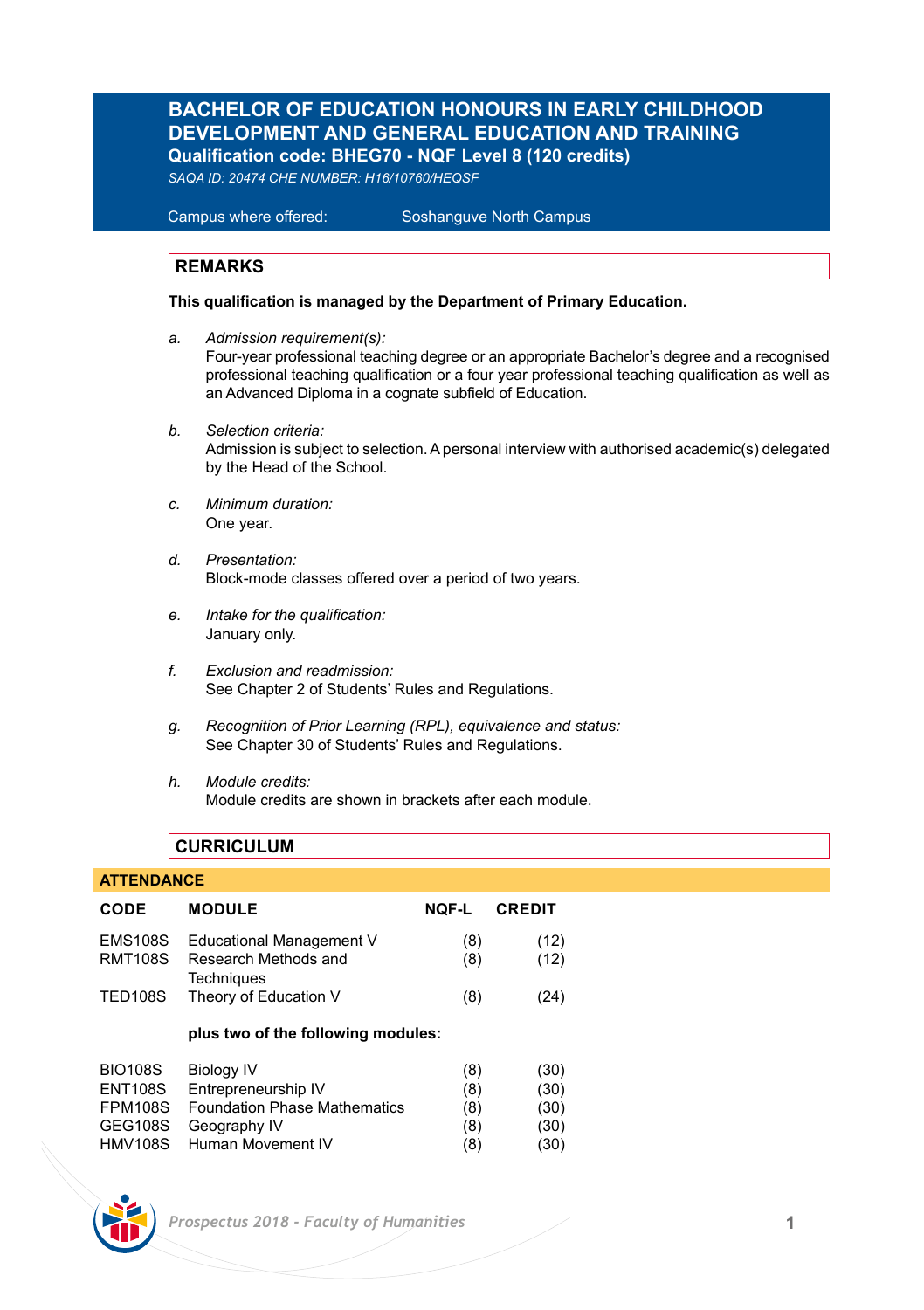#### **FOUNDATION PHASE MATHEMATICS (FPM108S) 4 X 3-HOUR PAPER** *(Module custodian: Department of Primary Education)*

Specialised and advance knowledge and skills for the application of various models and frameworks for the effective teaching and learning of mathematics and mathematical concepts in young children. (Total tuition time: ± 50 hours)

### **BIOLOGY IV (BIO108S) 1 X 3-HOUR PAPER**

*(Module custodian: Department of Mathematics, Science and Business Education)* 

Animal and plant physiology relating to excretion, chemical and nervous control and energy transformation (photosynthesis and cell respiration) is studied and researched. Reproduction principles of heredity genetics, DNA replication, repair, transcription and translation. (Total tuition time: ± 50 hours)

### **E**

**B**

**F**

### **EDUCATIONAL MANAGEMENT V (EMS108S) 1 X 3-HOUR PAPER**

### *(Module custodian: Department of Educational Foundation)*

Advanced views on the tasks, disciplines and management areas of educational management. (Total tuition  $time: +50 hours$ 

### **ENTREPRENEURSHIP IV (ENT108S) 1 X 3-HOUR PAPER**

### *(Module custodian: Department of Mathematics, Science and Business Education)*

Strategic planning, entrepreneurial activities, business plans and action, research relating to an entrepreneurial project (application). (Total tuition time: ± 50 hours)

# **MODULE INFORMATION (OVERVIEW OF SYLLABUS)**

The syllabus content is subject to change to accommodate industry changes. Please note that more detailed syllabus is available at the Department or in the study quide that is applicable to a particular subject. On 27 September 2017, the syllabus content was defined as follows:

## **plus two of the following modules related to the elective module above:**

| <b>SFP108S</b>                       | <b>Subject Didactics: Foundation</b> | (8) | (6) |
|--------------------------------------|--------------------------------------|-----|-----|
|                                      | <b>Phase Mathematics V</b>           |     |     |
| SJP108S                              | <b>Subject Didactics:</b>            | (8) | (6) |
|                                      | Entrepreneurship V                   |     |     |
| <b>SLA108S</b>                       | Subject Didactics: Language V        | (8) | (6) |
| <b>SLS108S</b>                       | Subject Didactics: Life Skills V     | (8) | (6) |
| <b>SMA108S</b>                       | Subject Didactics: Mathematics V     | (8) | (6) |
| <b>SUE108S</b>                       | Subject Didactics: Technology V      | (8) | (6) |
| <b>SUG108S</b>                       | Subject Didactics: Geography V       | (8) | (6) |
| <b>SUH108S</b>                       | Subject Didactics: History V         | (8) | (6) |
| <b>SUI108S</b>                       | Subject Didactics: Biology V         | (8) | (6) |
| <b>SUM108S</b>                       | <b>Subject Didactics: Human</b>      | (8) | (6) |
|                                      | Movement V                           |     |     |
| TOTAL CREDITS FOR THE QUALIFICATION: |                                      |     |     |

HTS108S History IV (8) (30)<br>
LAN108S Language (8) (30) LAN108S Language (8) (30)<br>LFS108S Life Skills (8) (30) (30) LFS108S Life Skills (8) (30)<br>MAT108S Mathematics IV (8) (30) MAT108S Mathematics IV (8) (30)<br>THE108S Technology IV (8) (30)

Technology IV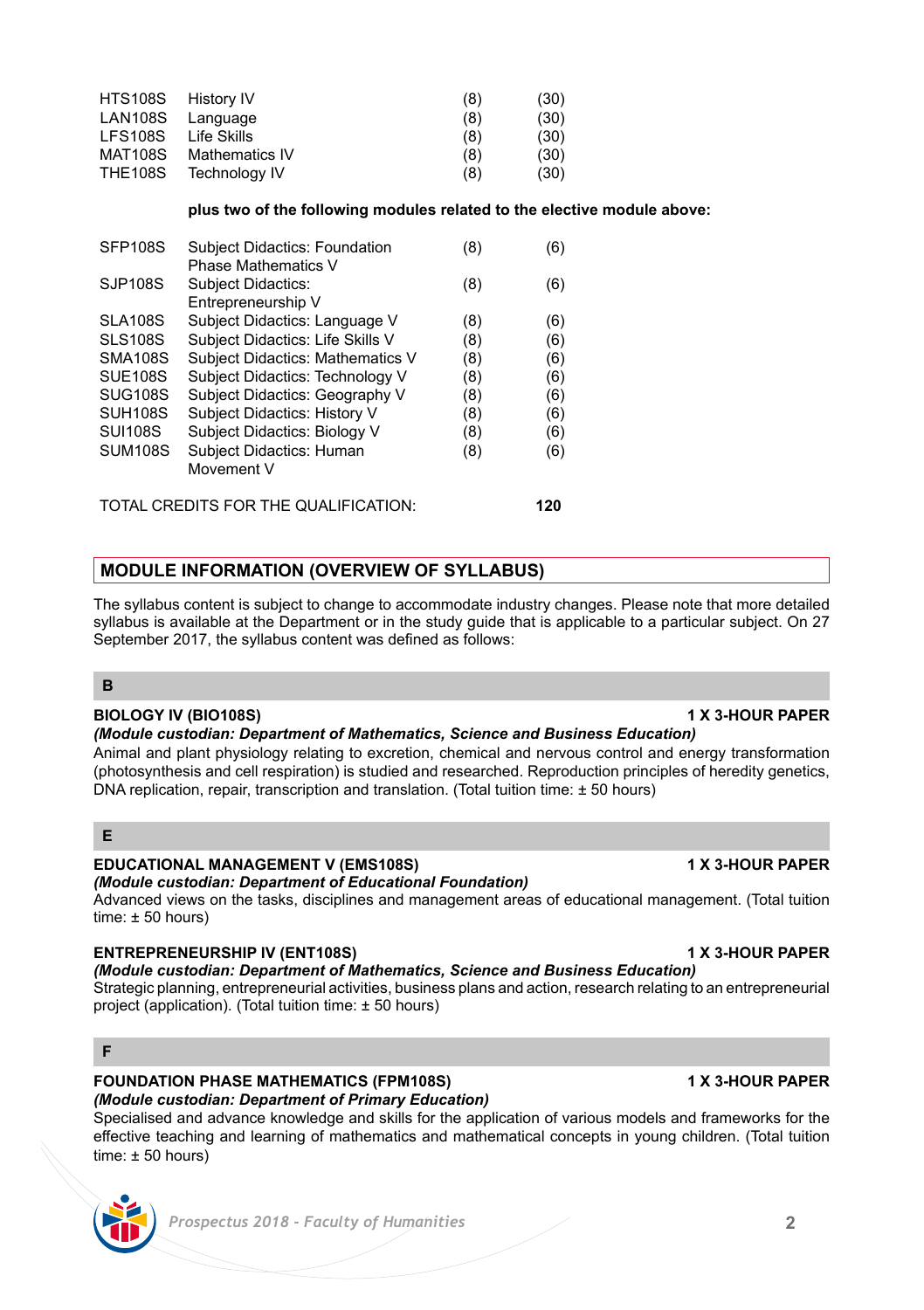#### **G**

### **GEOGRAPHY IV (GEG108S) 1 X 3-HOUR PAPER**

#### *(Module custodian: Department of Primary Education)*

Application of broad physical features of human geography and other related constructions in geography, such as topographical maps, aerial photos and orthophoto maps. The study of physical geology, including materials that make up the earth and forces that shape the earth. (Total tuition time: ± 50 hours)

#### **H**

#### **HISTORY IV (HTS108S) 1 X 3-HOUR PAPER**

#### *(Module custodian: Department of Primary Education)*

*Case study: analysing issues concerning the Middle East conflict. Challenges to Colonialisms. Competing Nationalisms in South Africa. The end of apartheid, democracy and new identities in South Africa. The collapse of Communism in Europe; the information age and continuing genocide. Competing world views and conflict over the control of resources: the Gulf war, war against terror and anarchy. Emerging youth cultures. African renewal. (Total tuition time: ± 50 hours)*

#### **HUMAN MOVEMENT IV (HMV108S) 1 X 3-HOUR PAPER**

#### *(Module custodian: Department of Educational Foundation)*

Lifespan development, middle childhood related to ordered and disordered personality. Creativity and innovation in critical thinking by using language and thoughts. Application and training programmes for water activities, games and gymnastics. (Total tuition time: ± 50 hours)

### **L**

#### **LANGUAGE (LAN108S) 1 X 3-HOUR PAPER**

#### *(Module custodian: Department of Primary Education)*

Advanced knowledge and skills relating to literacy in the foundation phase. Including relevant theoretical frameworks and literacy models that support language development in young children. (Total tuition time: ± 50 hours)

### **LIFE SKILLS (LFS108S) 1 X 3-HOUR PAPER**

#### *(Module custodian: Department of Primary Education)*

Advanced knowledge and skills relating to movements that enhance the holistic development of the child. Advanced knowledge and skills pertaining to the various specialised areas within the life skills subject including, natural science, physical education, creative arts, and health and nutrition. (Total tuition time: ± 50 hours)

#### **M**

### **MATHEMATICS IV (MAT108S) 1 X 3-HOUR PAPER**

*(Module custodian: Department of Mathematics, Science and Business Education)*  Plane curve, parametric equations and polar coordinates. Lines and planes in 3-D space, vector spaces, linear

transformations, multiple integration, Laplace transforms and Fourier series. (Total tuition time: ± 75 hours)

#### **R**

#### **RESEARCH METHODS AND TECHNIQUES (RMT108S) 1 X 3-HOUR PAPER** *(Module custodian: Department of Educational Foundation)*

The role and value of research in education. How elementary statistics can be a resource in teaching and research. (Total tuition time: ± 50 hours)

### **S**

#### **SUBJECT DIDACTICS: BIOLOGY V (SUI108S) CONTINUOUS ASSESSMENT**

*(Module custodian: Department of Mathematics, Science and Business Education)*  Microteaching, teaching science and environmental topics using learning models. Curriculum development and Didactic principles applied to biology. Practical work at GET grades and projects related to Mathematics. Total tuition time: ± 50 hours)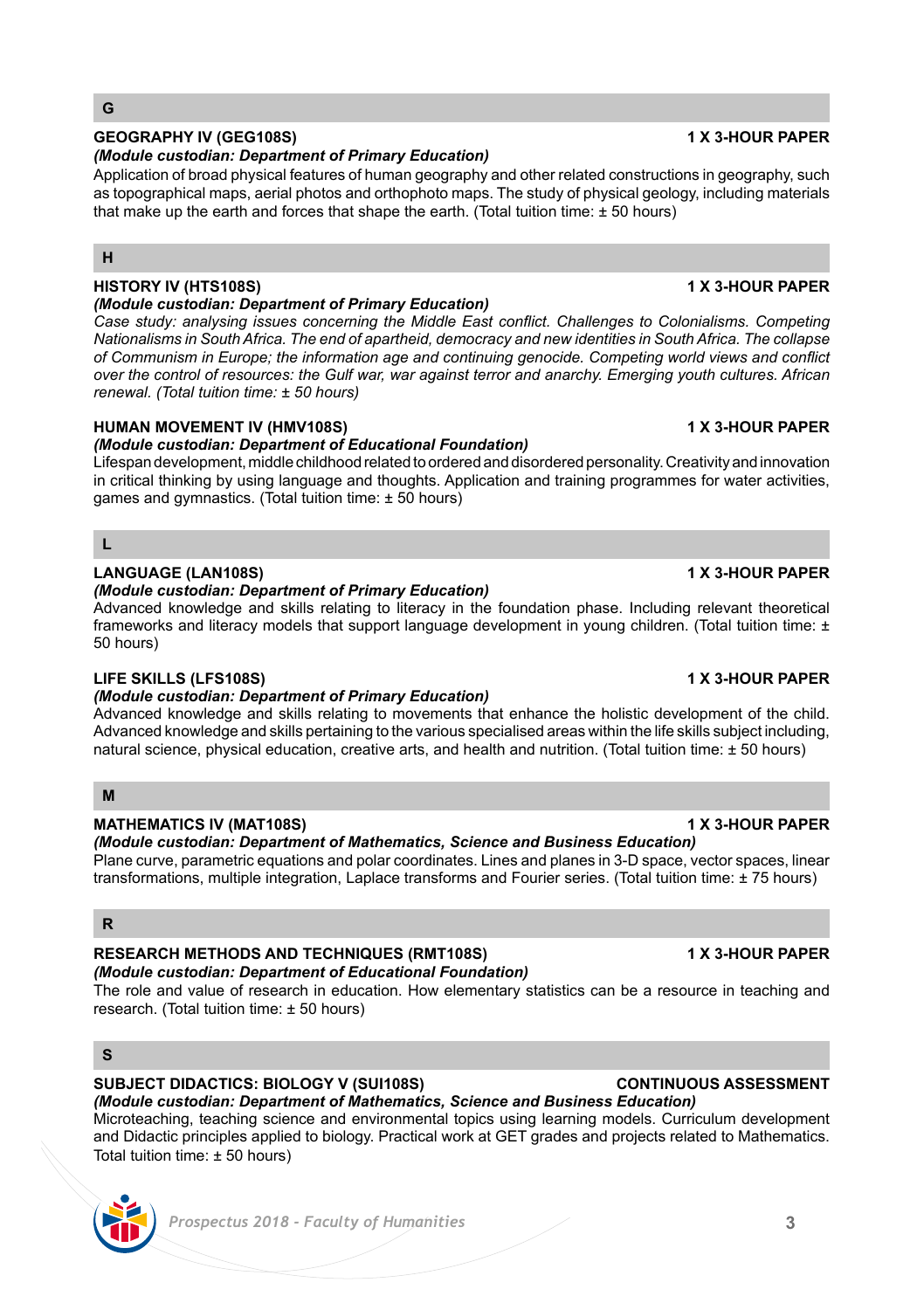#### **SUBJECT DIDACTICS: ENTREPRENEURSHIP V (SJP108S) CONTINUOUS ASSESSMENT** *(Module custodian: Department of Mathematics, Science and Business Education)*

Microteaching, teaching science and teaching environment, using learning models. Curriculum development. Didactic principles applied to biology. Subject applications on the computer, multimedia-teaching and practical work of setting GET grades question papers in line with the national curriculum. (Total tuition time: ± 50 hours)

#### **SUBJECT DIDACTICS: FOUNDATION PHASE CONTINUOUS ASSESSMENT MATHEMATICS V (SFP108S)**

#### *(Module custodian: Department of Primary Education)*

The microteaching and didactics skills relating to mathematics in the foundation phase. Including relevant theoretical frameworks and mathematical models that support numeracy and language development in young children. Use of multimedia in the classroom and the setting of age appropriate assessments. (Total tuition time: ± 50 hours)

### SUBJECT DIDACTICS: GEOGRAPHY V (SUG108S) **CONTINUOUS ASSESSMENT**

*(Module custodian: Department of Primary Education)* Didactics and the application of broad physical features of human geography and other related constructions in geography, such as topographical maps, aerial photos and orthophoto maps. The teaching of physical geology, including materials that make up the earth and forces that shape the earth. (Total tuition time: ± 50 hours)

#### **SUBJECT DIDACTICS: HISTORY V (SUH108S) CONTINUOUS ASSESSMENT**

#### *(Module custodian: Department of Primary Education)*

Facilitation and mediation of learning of historical events, such as basic historical facts generally accepted by all historians on ancient times, medieval and current history of the Middle East conflict, neo-liberalism, South African democracy and South Africa's new identities. (Total tuition time: ± 50 hours)

#### **SUBJECT DIDACTICS: HUMAN MOVEMENT V (SUM108S) CONTINUOUS ASSESSMENT** *(Module custodian: Department of Primary Education)*

Microteaching, teaching science and the teaching environment, using a variety of learning models. Curriculum development and didactics applied in human movement. Including e-learning and other media to enhance teaching and learning in the GET grades in human movement. (Total tuition time: ± 50 hours)

#### **SUBJECT DIDACTICS: LANGUAGE (SLA108S) CONTINUOUS ASSESSMENT**

*(Module custodian: Department of Primary Education)*

Microteaching, didactics sciences and multimedia use when teaching literacy in the foundation phase. Including relevant theoretical frameworks and literacy models that support language development in young children. (Total tuition time: ± 50 hours)

#### **SUBJECT DIDACTICS: LIFE SKILLS V (SLS108S) CONTINUOUS ASSESSMENT**

*(Module custodian: Department of Primary Education)*

Microteaching and teaching science relating to movements that enhance the holistic development of the child. Advanced knowledge and skills pertaining to the various specialised areas within the life skills subject including, natural science, physical education, creative arts and health and nutrition. (Total tuition time: ± 50 hours)

#### **SUBJECT DIDACTICS: MATHEMATICS V (SMA108S) CONTINUOUS ASSESSMENT**

*(Module custodian: Department of Mathematics, Science and Business Education)*  Microteaching, teaching science and environmental topics using learning models. Curriculum development and didactic principles applied in the subject Mathematics. Practical work at GET schools, projects related to GET schools. (Total tuition time: ± 50 hours)

### **SUBJECT DIDACTICS: TECHNOLOGY V (SUE108S) CONTINUOUS ASSESSMENT**

*(Module custodian: Department of Technology and Vocational Education)*  Microteaching, teaching science and the teaching environment, using a learning model. Curriculum development. Didactic principles applied in technical subjects. Subject applications on the computer, multimedia teaching. Practical work, setting of Grade 12 question papers with memoranda, creating teaching media. Marking of projects and practical work. Group dynamics. (Total tuition time: ± 50 hours)